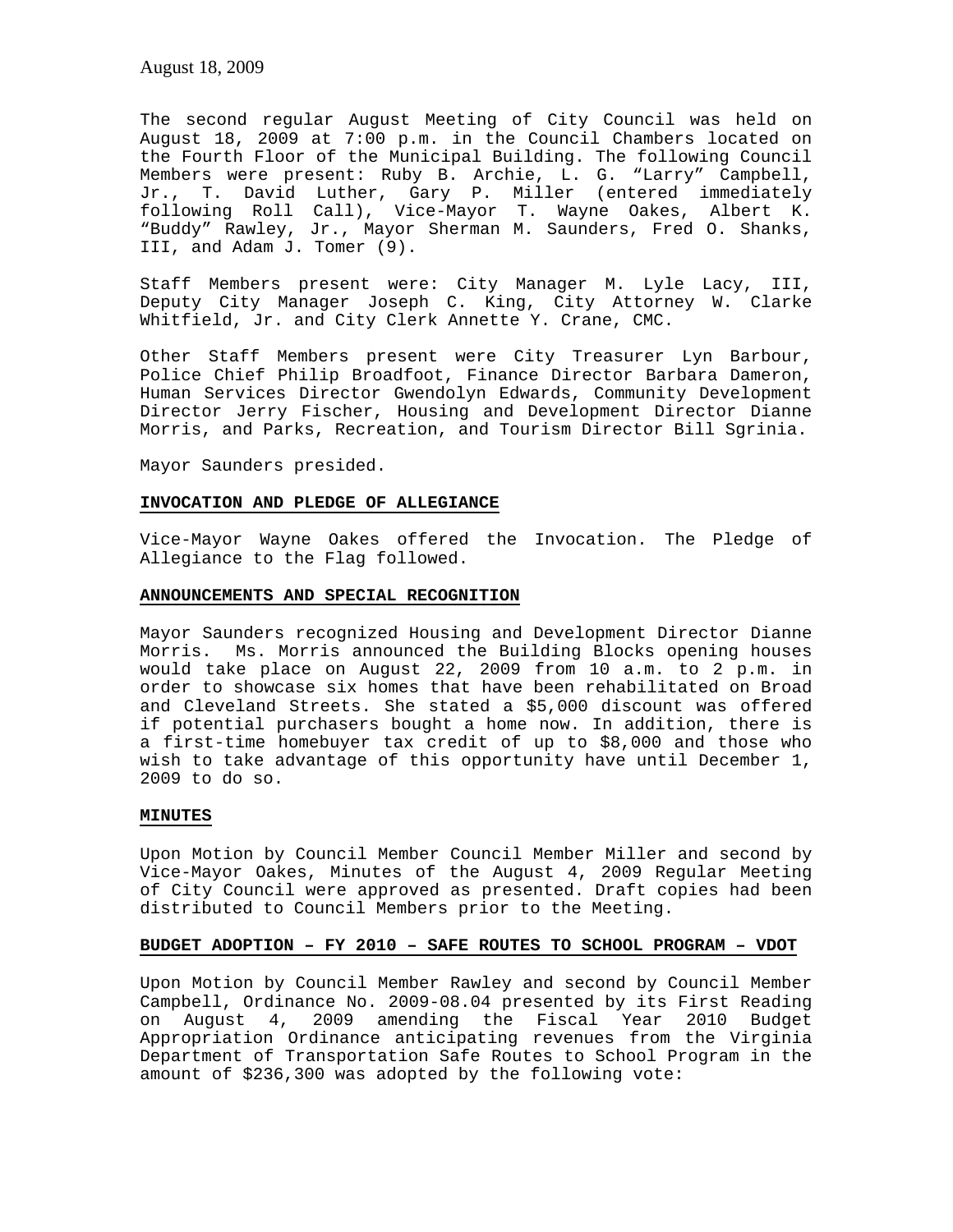| VOTE: | $9 - 0$                                          |
|-------|--------------------------------------------------|
| AYE:  | Archie, Campbell, Luther, Miller, Oakes, Rawley, |
|       | Saunders, Shanks, and Tomer (9)                  |
| NAY:  | None (0).                                        |

#### **BUDGET ADOPTION – FY 2010 – VOEMS FUNDS – PATIENT CARE REPORTING**

Upon Motion by Council Member Campbell and second by Council Member Archie, Ordinance No. 2009-08.05 presented by its First Reading on August 4, 2009 amending the Fiscal Year 2010 Budget Appropriation Ordinance to provide for a grant in the amount of \$25,550 from the Virginia Office of Emergency Medical Services, provided by the Department of Homeland Security (DHS), State Homeland Security Program (SHSP), and appropriating same was adopted by the following vote:

| VOTE: | $9 - 0$                                          |
|-------|--------------------------------------------------|
| AYE:  | Archie, Campbell, Luther, Miller, Oakes, Rawley, |
|       | Saunders, Shanks, and Tomer (9)                  |
| NAY:  | None (0).                                        |

#### **APPOINTMENTS**

Council Member Luther moved adoption of the following Resolutions of Appointment:

**Resolution No. 2009-08.02** appointing Robin D. Crews as a Member of the Commission of Architectural Review.

**Resolution No. 2009-08.03** reappointing Cecil Bridgeforth as a Member of the Community Improvement Council.

**Resolution No. 2009-08.04** apppointing Philip W. Campbell as a Member of the Community Improvement Council.

**Resolution No. 2009-08.05** appointing T. David Luther as a Member of the Danville Redevelopment and Housing Authority Board of Commissioners.

**Resolution No. 2009-08.06** appointing W. Jeffrey Liverman as a Member of the Danville Utility Commission.

**Resolution No. 2009-08.07** appointing Suzette T. Bohannon as a Member of the Public Welfare Advisory Board.

**Resolution No. 2009-08.08** appointing John L. Moody as a Member of the Transportation Advisory Board.

**Resolution No. 2009-08.09** appointing Ralph C. Price as a Member of the Transportation Advisory Board.

The Motion was seconded by Council Member Miller and carried by the following vote: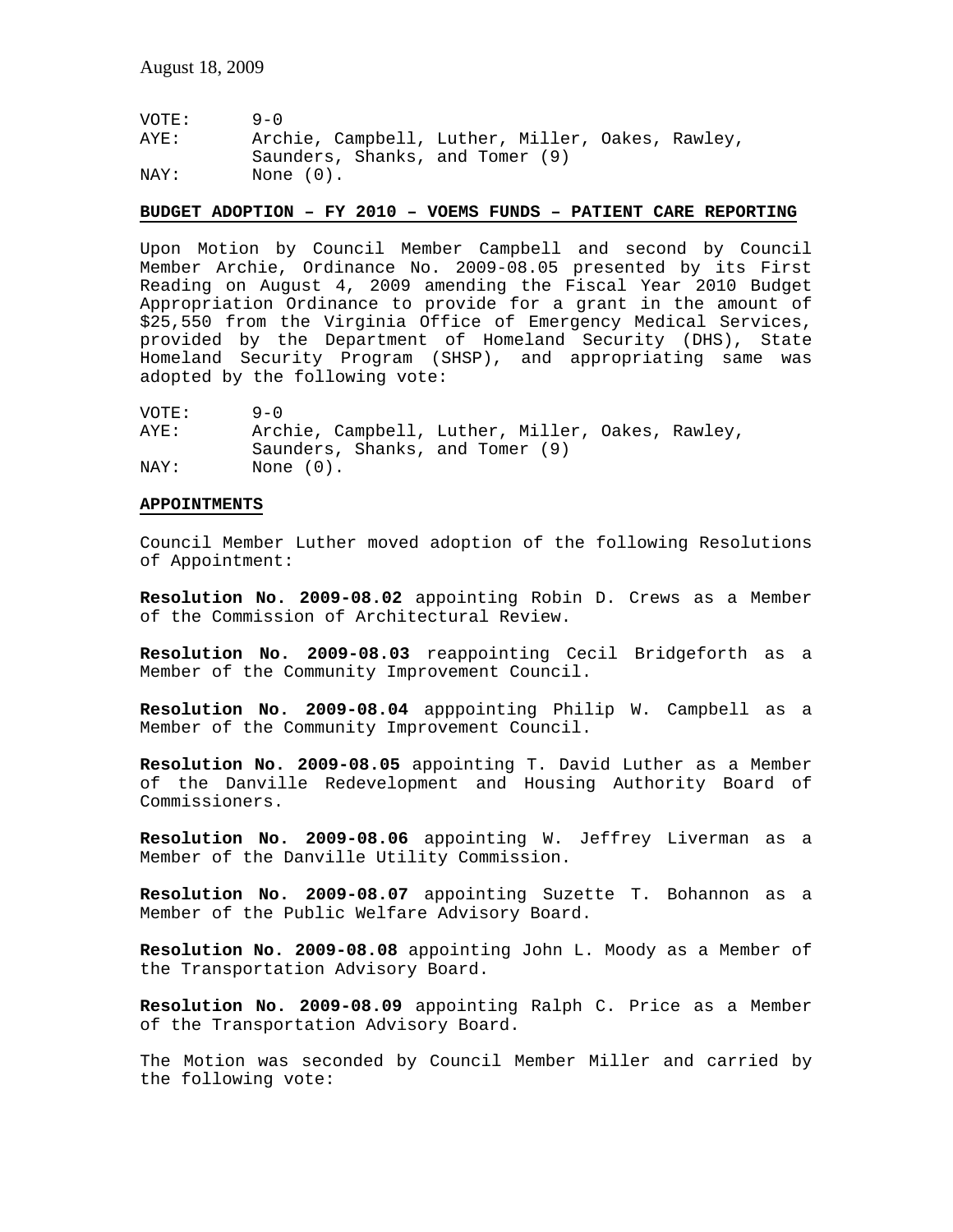| VOTE: | $9 - 0$                                          |
|-------|--------------------------------------------------|
| AYE:  | Archie, Campbell, Luther, Miller, Oakes, Rawley, |
|       | Saunders, Shanks, and Tomer (9)                  |
| NAY:  | None (0).                                        |

### **PUBLIC HEARING – SALE SURPLUS CITY PROPERTY ON FARRAR STREET**

Mayor Saunders opened the floor for a Public Hearing to consider approving the sale of surplus property located on Farrar Street. Notice of the Public Hearing had been published in the Danville Register and Bee on August 11, 2009. No one present desired to be heard and the Public Hearing was closed.

Council Member Rawley moved adoption of an Ordinance entitled:

ORDINANCE NO. 2009-08.06

AN ORDINANCE DECLARING CERTAIN CITY OWNED PROPERTY TO BE SURPLUS TO THE NEEDS OF THE CITY AND AUTHORIZING THE CITY MANAGER TO CONVEY SUCH PROPERTY.

The Motion was seconded by Council Member Shanks and carried by the following vote:

VOTE: 9-0

AYE: Archie, Campbell, Luther, Miller, Oakes, Rawley, Saunders, Shanks, and Tomer (9) NAY: None  $(0)$ .

# **BUDGET AMENDMENT – FY 2010 – EDWARD BYRNE JAG ASSISTANCE PROGRAM**

Upon Motion by Council Member Miller and second by Vice-Mayor Oakes, an Ordinance entitled:

ORDINANCE NO. 2009-08.07

AN ORDINANCE AMENDING THE FISCAL YEAR 2010 BUDGET APPROPRIATION ORDINANCE BY INCREASING REVENUE FROM THE DEPARTMENT OF JUSTICE FY09 RECOVERY ACT EDWARD BYRNE JUSTICE ASSISTANCE GRANT (JAG) PROGRAM IN THE AMOUNT OF \$163,618 TO BE USED TO IMPLEMENT TECHNOLOGY IMPROVEMENTS AND EQUIPMENT UPGRADES TO THE DANVILLE POLICE DEPARTMENT, THE DANVILLE SHERIFF'S OFFICE AND THE DANVILLE COURTHOUSE

was presented by its First Reading, as required by City Charter, to lie over before final adoption.

# **BUDGET AMENDMENT – FY 2010 – TITLE III-B AND TITLE III-D FUNDS**

Upon Motion by Council Member Tomer and second by Council Member Luther, an Ordinance entitled:

ORDINANCE NO. 2009-08.08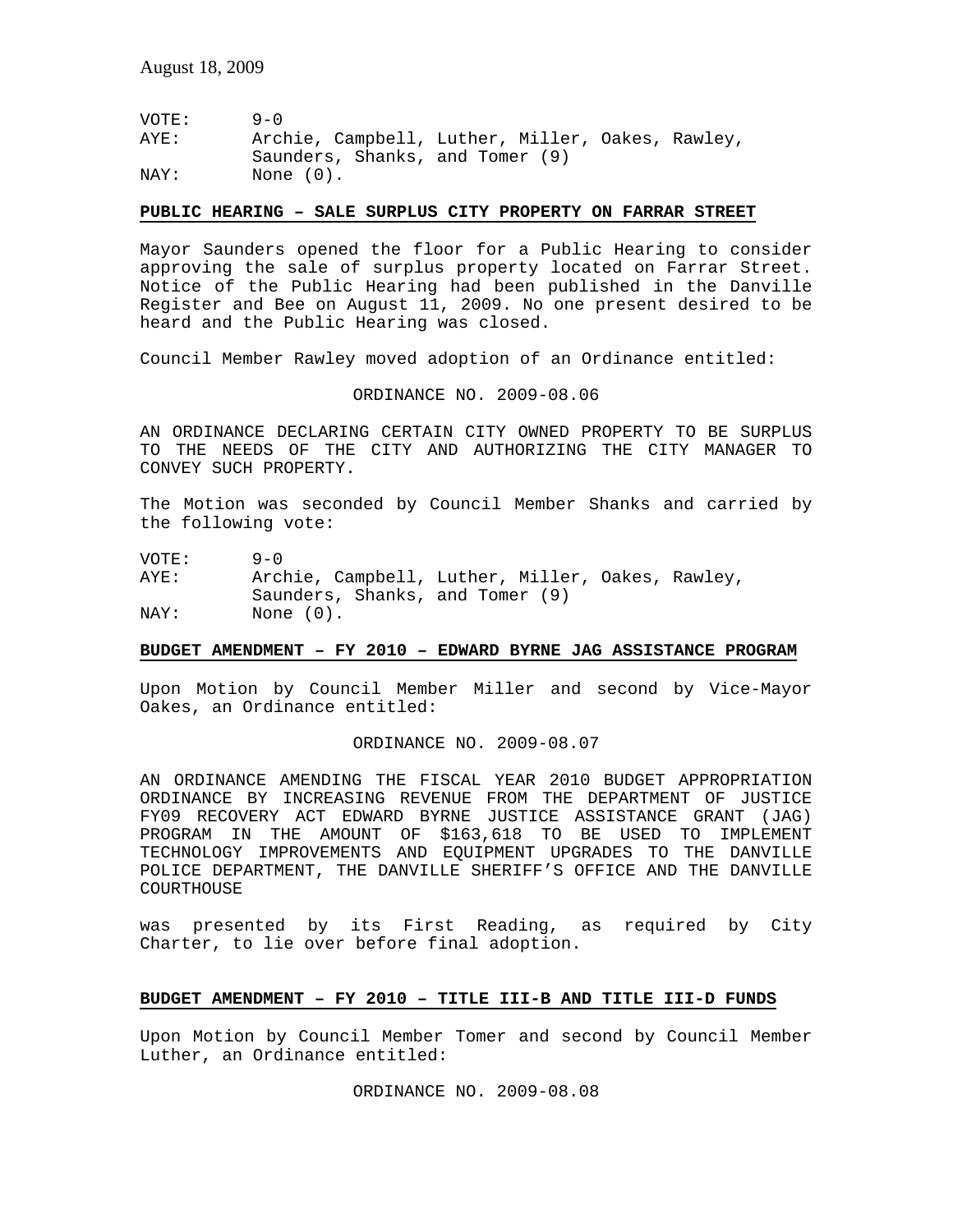AN ORDINANCE AMENDING THE FISCAL YEAR 2010 BUDGET APPROPRIATION ORDINANCE BY INCREASING REVENUE BY INCREASING CERTAIN REVENUES IN THE AMOUNT OF \$243,510 TO PROVIDE FOR TITLE III-B AND TITLE III-D GRANT FUNDS AND LOCAL SHARE FOR SENIOR CITIZEN PROGRAMS AND APPROPRIATING SAME

was presented by its First Reading, as required by City Charter, to lie over before final adoption.

### **STORMWATER MANAGEMENT AGREEMENT – ROUTE 41 PROJECT – VDOT**

Council Member Shanks moved adoption of a Resolution entitled:

RESOLUTION NO. 2009-08.10

A RESOLUTION AUTHORIZING AND APPROVING AN AGREEMENT BETWEEN THE CITY OF DANVILLE AND THE COMMONWEALTH OF VIRGINIA, DEPARTMENT OF TRANSPORTATION, PROVIDING FOR A STORMWATER MANAGEMENT AGREEMENT IN CONJUNCTION WITH WIDENING FRANKLIN TURNPIKE (ROUTE 41) FROM PINEY FOREST ROAD TO THE NORTH CORPORATE LIMITS.

The Motion was seconded by Council Member Rawley and carried by the following vote:

VOTE: 9-0

AYE: Archie, Campbell, Luther, Miller, Oakes, Rawley, Saunders, Shanks, and Tomer (9) NAY: None  $(0)$ .

# **BUDGET AMENDMENT – FY 2010 – VDOT FUNDS – STORMWATER IMPROVEMENTS**

Upon Motion by Council Member Shanks and second by Council Member Rawley, an Ordinance entitled:

ORDINANCE NO. 2009-08.09

AN ORDINANCE AMENDING THE FISCAL YEAR 2010 BUDGET APPROPRIATION ORDINANCE FOR A PROJECT TO BE UNDERTAKEN WITHIN THE CITY AND TO BE FINANCED ANTICIPATING REVENUES FROM VIRGINIA DEPARTMENT OF TRANSPORTATION URBAN HIGHWAY FUNDS IN THE AMOUNT OF \$55,000

was presented by its First Reading, as required by City Charter, to lie over before final adoption.

Mr. Shanks stated these improvements should take care of drainage problems that have occurred following the widening of Franklin Turnpike.

#### **AMEND CITY CODE CHAPTER 5 ENTITLED "ANIMALS AND FOWL"**

Council Member Tomer moved adoption of an Ordinance entitled:

ORDINANCE NO. 2009-08.10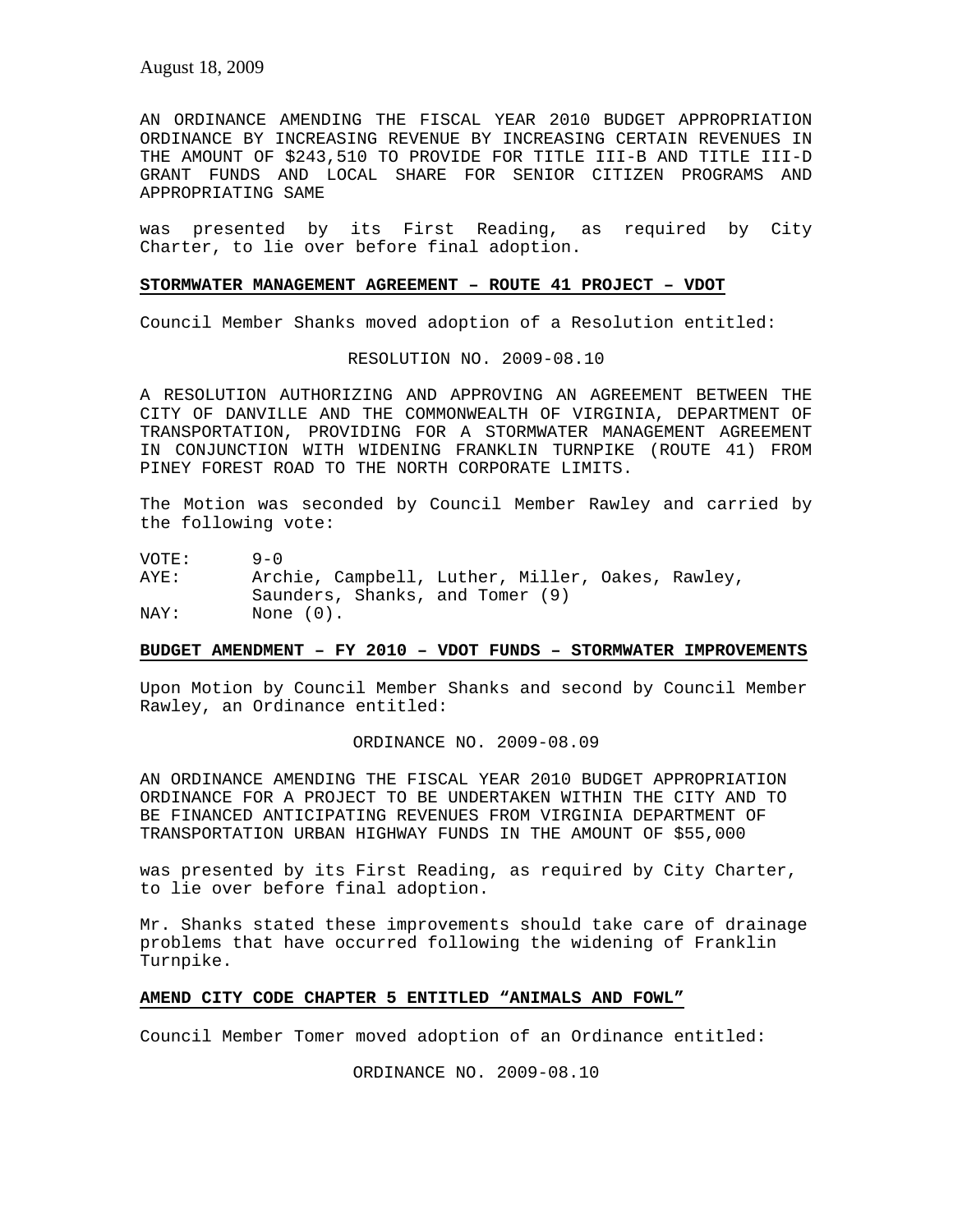AN ORDINANCE AMENDING AND REORDAINING CHAPTER 5, ENTITLED "ANIMALS AND FOWL" OF THE CODE OF THE CITY OF DANVILLE, VIRGINIA.

Council Member Rawley seconded the Motion.

Mr. Luther called attention to page 4 in paragraph of the ordinance defining dangerous dogs. He stated "or cats" should be added to (ii) following the words "both dogs." City Attorney Whitfield agreed to make the addition to the Ordinance.

The Ordinance was adopted by the following vote:

VOTE: 9-0 AYE: Archie, Campbell, Luther, Miller, Oakes, Rawley, Saunders, Shanks, and Tomer (9) NAY: None  $(0)$ .

# **FY 2010 PERFORMANCE CONTRACT – COMMUNITY SERVICES**

Council Member Archie moved adoption of a Resolution entitled:

RESOLUTION NO. 2009-08.11

A RESOLUTION APPROVING THE FISCAL YEAR 2010 PERFORMANCE CONTRACT FOR DANVILLE-PITTSYLVANIA COMMUNITY SERVICES.

The Motion was seconded by Council Member Tomer and carried by the following vote:

VOTE: 9-0 AYE: Archie, Campbell, Luther, Miller, Oakes, Rawley, Saunders, Shanks, and Tomer (9) NAY: None  $(0)$ .

Mayor Saunders asked Danville Pittsylvania Community Services Executive Director Lenard Lackey to come forward. Mr. Lackey had announced his retirement and Mayor Saunders thanked him for his years of service as Executive Director and for his commitment to Community Services and its clientele.

Council Members expressed good wishes to Mr. Lackey on his retirement and thanked him for his service to the citizens of Danville and Pittsylvania County.

Mr. Lackey thanked City Council for its support over the years and expressed appreciation to those Members who had served on the Board of Directors including Mrs. Archie and Vice-Mayor Oakes.

### **AUTHORIZE SUBMISSION OF FY 2010 APPLICATION TOBACCO COMMISSION**

Council Member Archie moved adoption of a Resolution entitled:

RESOLUTION NO. 2009-08.12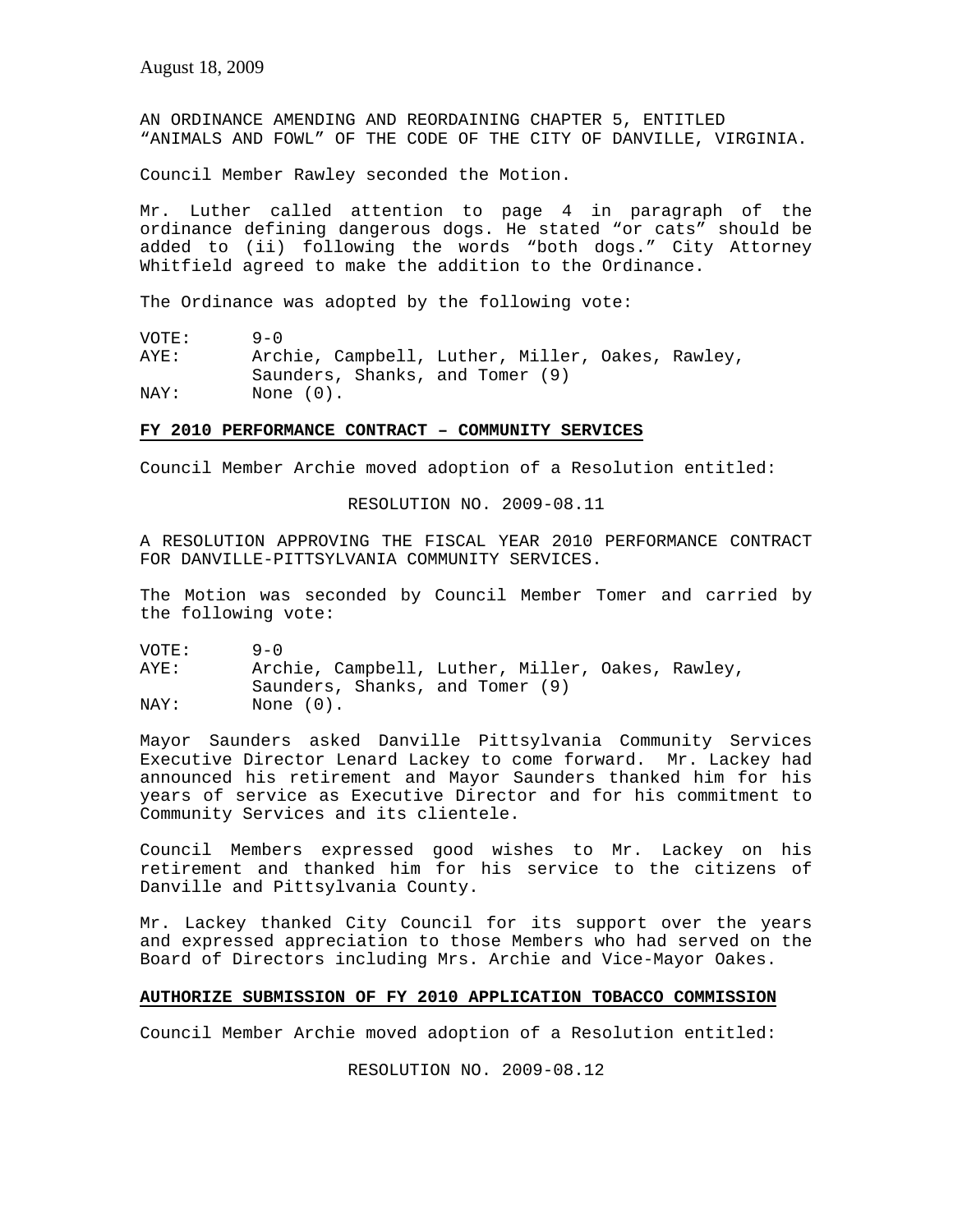A RESOLUTION AUTHORIZING THE SUBMISSION OF A FISCAL YEAR 2010 APPLICATION TO THE TOBACCO INDEMNIFICATION AND COMMUNITY REVITALIZATION COMMISSION FOR THE CITY OF DANVILLE, VIRGINIA.

The Motion was seconded by Council Member Shanks and carried by the following vote:

VOTE: 9-0 AYE: Archie, Campbell, Luther, Miller, Oakes, Rawley, Saunders, Shanks, and Tomer (9) NAY: None  $(0)$ .

## **COMMUNICATIONS**

There were no communications from the City Manager, City Attorney, and City Clerk.

# **ROLL CALL**

Council Members commented they were happy to see homes in and around the Ross Street Historic District being renovated and sold. They expressed appreciation to Dianne Morris and the Community Development staff for the outstanding work they have done on these projects.

Mr. Luther asked City Manager Lacy to provide current policy information concerning individuals and groups who wished to use the City's public parks for various events. He recalled that he was saddened to hear sixteen young people were stung by yellow jackets during an event at Ballou Park today. Mr. Luther stated he felt there should be a clear policy that applied to all City properties so there would be no misunderstanding should there be future similar occurrences.

Mr. Shanks announced a fundraiser would be held on Saturday, August 22 at the Community Market benefiting the Free Clinic.

The Meeting adjourned at 7:31 P.M.

MAYOR

\_\_\_\_\_\_\_\_\_\_\_\_\_\_\_\_\_\_\_\_\_\_\_\_\_\_\_\_\_\_\_

\_\_\_\_\_\_\_\_\_\_\_\_\_\_\_\_\_\_\_\_\_\_\_\_\_\_\_\_\_\_\_\_\_\_ CITY CLERK